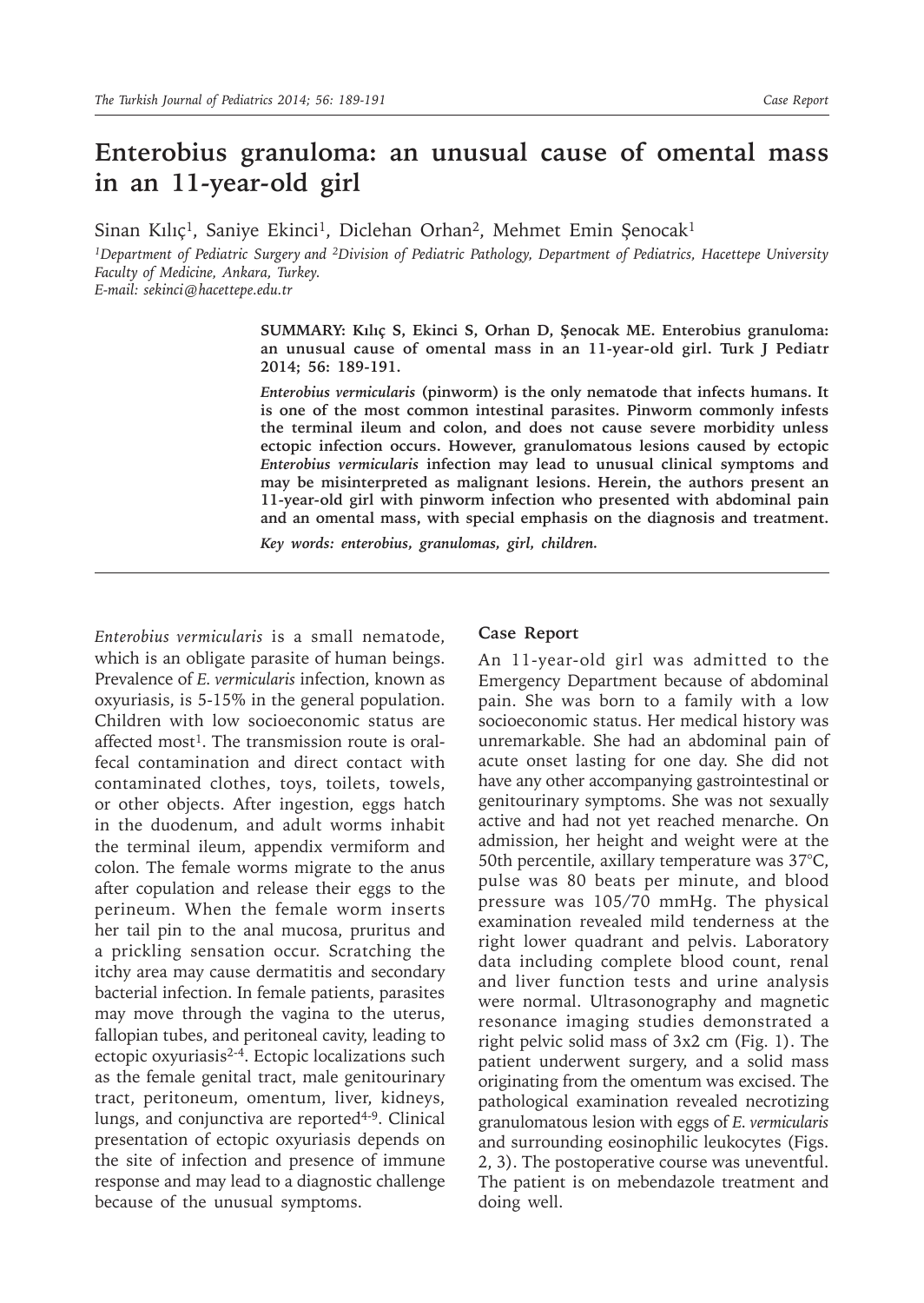## **Discussion**

*Enterobius vermicularis* is the only nematode that infects humans and is the most common human helminth worldwide. It most commonly infects young children 5-10 years of age. More than 30% of children worldwide are infected



**Fig 1.** Appearance of the solid mass on MRI.



**Fig. 2.** Inflammation rich in eosinophil leukocytes surrounding the granuloma (hematoxylin & eosin [HE], original magnification X100).



**Fig. 3.** Flattened refractile eggs of *E. vermicularis* (HE, original magnification X400).

with the organism<sup>1</sup>. Infection generally affects family clusters, and overcrowding and low socioeconomic status with poor sanitation increase the risk.

The pathogenicity of *E. vermicularis* is low; thus, infections are generally innocent and asymptomatic. Worms may be incidentally noticed in the perianal region. The most common symptom is perianal pruritus caused by ova deposition. Restlessness during sleep may be encountered due to the prickling sensation caused by insertion of the tail pin of the female worm into the anal mucosa or movement of the worms. Children with *E. vermicularis* infection may present with enuresis nocturna. Morbidity of *E. vermicularis* infection is low, so despite its high prevalence, it is not considered to be a serious disease. On the other hand, ectopic *E. vermicularis* infection may cause severe symptoms and may necessitate surgical treatment. Although a rare phenomenon, various sites of ectopic *E. vermicularis* infection, such as the vulva, vagina, endometrium, salpinx, male genital tract, peritoneum, liver, kidney, ocular region, and even lungs have been well reported in the literature<sup>4-10</sup>. These parasites may cause appendicitis, intestinal obstruction, intestinal perforation, enterocolitis, eosinophilic ileocolitis, hepatic infection, urinary tract infection, pelvic or peritoneal granulomas, epididymitis, sialadenitis, and salpingitis. *E. vermicularis* have been demonstrated even in a macerated human embryo and cerebrospinal fluid.

It is thought that intraabdominal extraintestinal infection may occur when the worm penetrates the bowel wall in the presence of a disease that violates the integrity of the bowel wall, such as inflammatory bowel disease, malignancy or immune compromised state. However, ascendant migration of worms through the female genital tract is the most accepted pathway. In reported cases of peritoneal granulomas outside the gastrointestinal tract, only female worms are found. This finding supports the ascendant route since male worms die in the bowel wall after copulation. Thus, *E. vermicularis* infections of the peritoneal cavity are more common in female patients.

In the case presented, intraperitoneal infection caused a granulomatous mass in the omentum, leading to acute abdominal pain. *E. vermicularis*